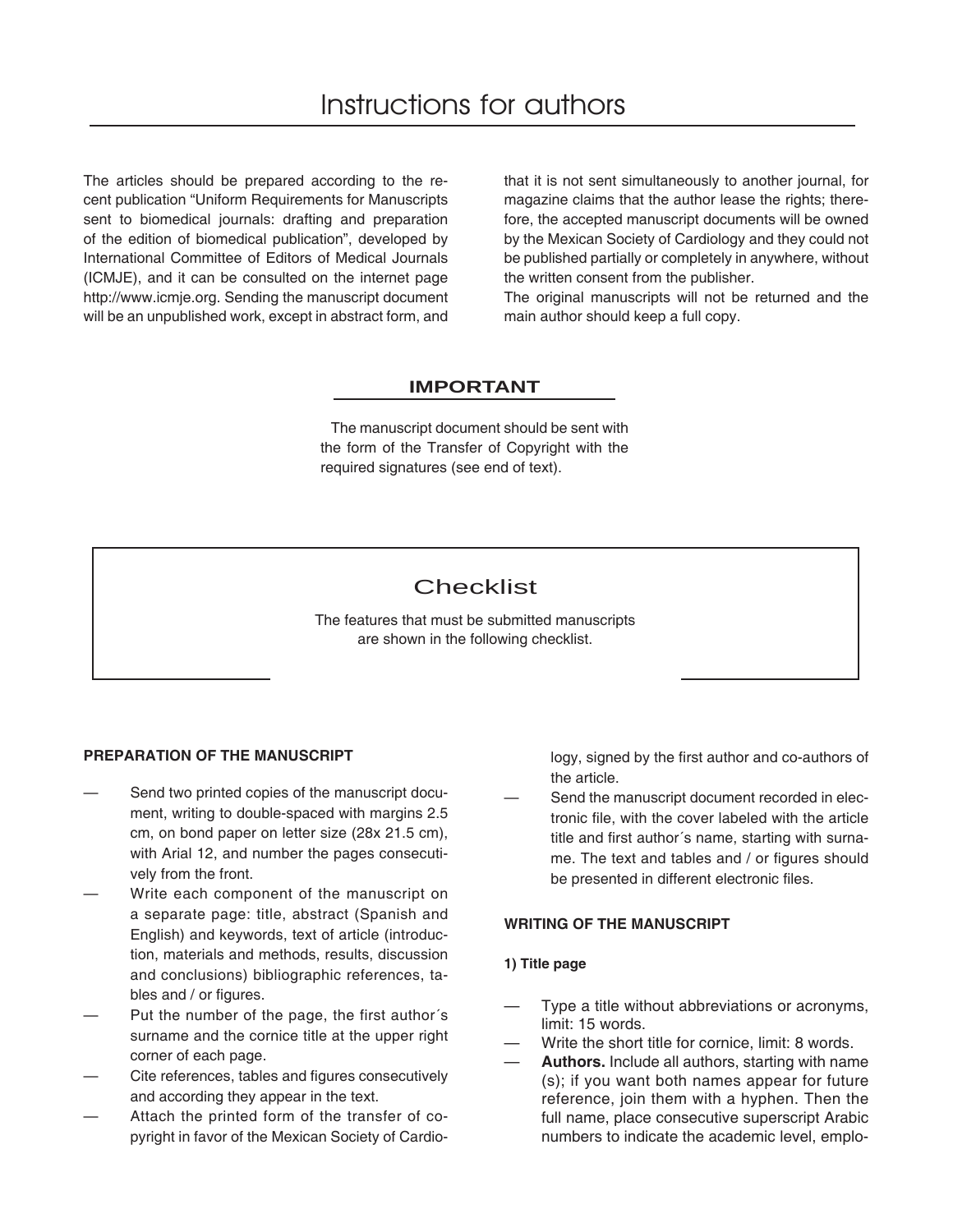yment status, name of department and institution to which you belong.

## Example:

Magdalena Sierra Pacheco,<sup>1</sup> Erika Rossi Díaz-Benítez<sup>2</sup>

- 1 Children Nurse Specialist. Academic Coordinator of the Specialty in Cardiovascular Nursing. ENEO UNAM-Nursing School National Institute of Cardiology Ignacio Chávez.
- 2 Children Nurse Specialist. Chief of Cardiology Adult Service A. National Institute of Cardiology Ignacio Chávez
- **Correspondence.** Include name, address, telephone number, fax number and email address of the author responsible, and the date you submit your article for publication.

#### **2) Summaries**

- In Spanish and English, limit 250 words. Organize it according to paragraphs requested for each of the sections. When preparing the summary, do not use abbreviations or cite references.
- Key words, from 3-5 words; do not use phrases in Spanish or English, without abbreviations; use the controlled language published in the Medical Subject Headings of Index Medicus or the North American Nursing Diagnosis Association (NANDA).

#### **3) Text**

- **a) Research article.** Fullest extent 12 pages; includes summaries, introduction, materials and methods, results, discussion, conclusions, references, tables and/or figures.
- **b) Revision article.** Fullest extent 10 pages; includes summaries, introduction, methodology, topic development, conclusions, references, tables and/or figures.
- **c) Case studies.** Fullest extent 12 pages; includes summaries, introduction, objective, methodology, presentation of the case for nursing care process, conclusions, tables and/or figures.
- **d) Articles of daily practice.** Fullest extent 8 pages; includes summaries, development (concept, aim, principles or policies, indications,

contraindications, material and equipment, procedure, complications, main points), references, tables and/or figures.

**e) Articles "Talking about …"** topics of general interest to the nurse personnel; fullest extent 12 pages; includes summaries, introduction, development, conclusions and references (optional).

#### **4) Bibliographic references**

 Cite references in order of appearance in the text, using Arabic numerals in superscript, without parentheses and dashes or spaces and with dash in the case of ranges. The drafting of bibliographic references must conform to the guidelines of the "Uniform Requirements for Manuscripts Submitted to Biomedical Journals: drafting and preparation of the edition of a biomedical publication".

#### **a) Journal article**

- First surname (if you want to use both, join them with a dash)initial (s) of the name of the first six authors, followed by comma each one; in the case of being seven or more authors the word "et al" will be placed. At the conclusion of the names point is used.
- Article title, using capital letters just for the first letter of the word, followed by a period. Include subtitle of the article, if it has.
- The abbreviation used in the Index Medicus magazine; followed by a period.
- Year of publication, followed by a semicolon.
- Volume number as it appears in the magazine.
- Edition of the journal in brackets (if it has), followed by colon.
- Number of initial and final page of the article, separated by a hyphen, followed by a period.

#### Examples:

 Pérez-Noriega E, Morales-Espinoza ML, Granjales-Alonso I. Epidemiological picture of obesity in Mexico. Rev Mex Cardiol. 2006; 14(2): 62-64.

 Méndez CG. Attitude of the patient to exercise their rights based on information and knowledge. Rev Mex Enferm Cardiol. 2006; 14(1): 5-9.

#### **b) Magazine article online**

First surname (if you want to use both join them with a hyphen), initial (s) the names of the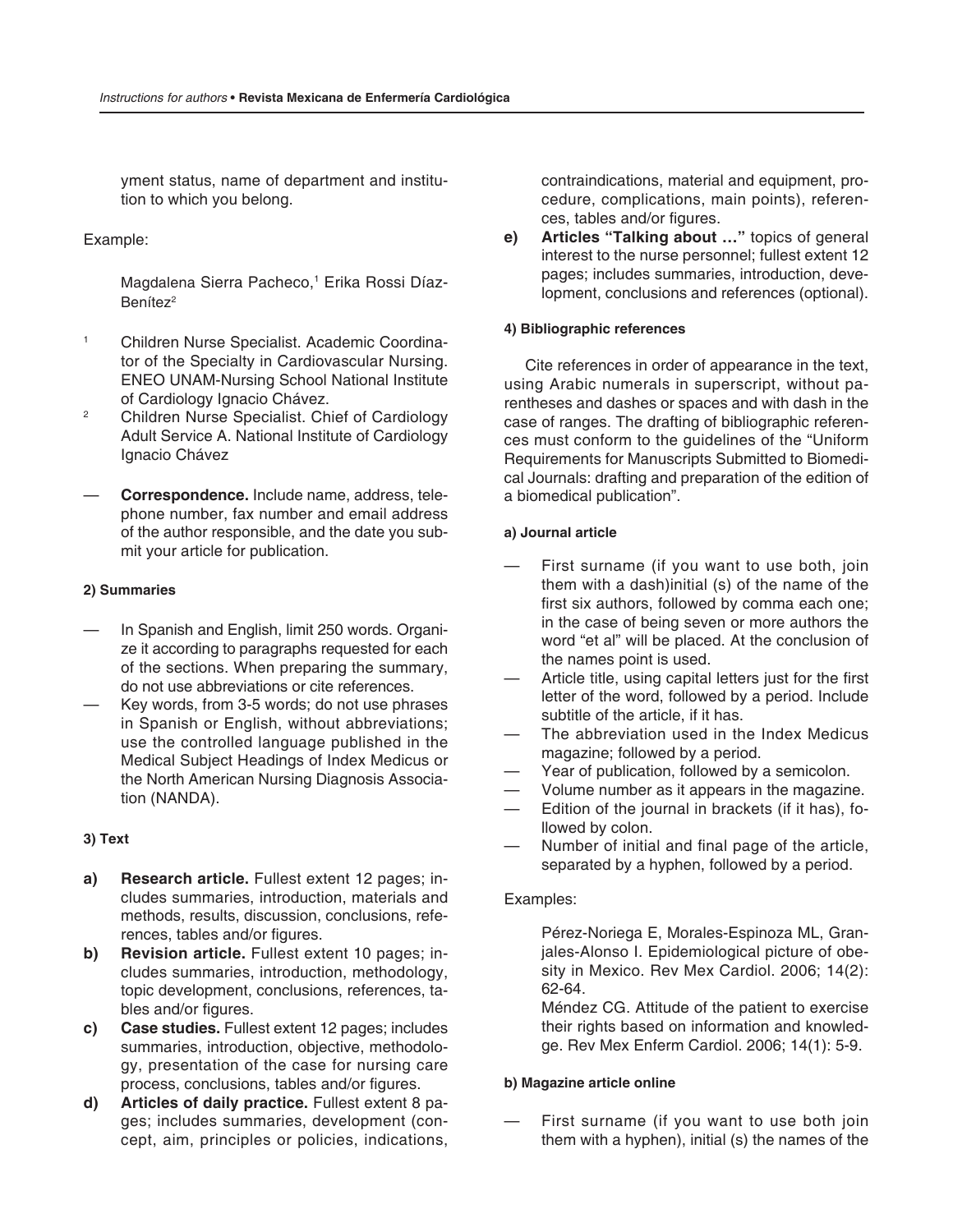authors, followed by coma each; at the conclusion of the names is used a period.

- Title of the article, using capital letters only for the initial letter of the first word, followed by a period. Include subtitle of the article, if available.
- Name of the journal.
- Write brackets [Internet] followed by a period.
- Year and month abbreviated (if it has).
- Write brackets [quoted] and place the day, abbreviated month and year it was consulted, followed by a semicolon.
- Volume (and if you have number of journal, this is placed in parentheses), followed by a colon.
- If you know the number of pages, note the number of initial and final page of the article, separated by a hyphen, followed by a period; if they do not have listed pages, in bracketed should write "approx.", the approximate number of pages, followed by a "p", place a period.
- "Available", followed by a colon.
- Electronic address.

# Examples:

 Barandiarán M, Marcellán T, Moreno L. Psicocognoscitiva stimulation in dementia. An Sist Sanit Navar [internet]. 2003 Sept-Dec [quoted 19 –oct 2005]; 26 (3): 37-49. Available in: http:// www.cfnavarra.es/salud/anales/textos/vol26/ n3/revis2a.html

 Abood S Quality improvement initiative in nursing homes: tha ANA acts in an advisory role. Am J Nurs [magazine in internet].2002 jun [quoted 12 ago 2002]; 102 (6): [approx. 3p]. Available in http.//www.nur-singworld.org/AJN2002/ june/Wawatch.html

## **c) Book**

- First name (if you want to use both, connect them with a hyphen), initial (s) of the name of the first six authors, each followed by a comma; if seven or more authors be the word "et al" will be placed. Period will be used at the end of the names.
- Title of the book, using capital letters only for the initial letter of the first word, followed by a period.
- The edition number, except the first, followed by "ed" and then a point.
- City in which it was published, followed by a colon.
- Name of publisher, followed by a semicolon.
- Year of publication, followed by a period.

# Examples:

 Murray PR, Rosenthal KS, Kobayashi GS, Pfaller MA. Medical microbiology. 4a ed. San Luis: Mosby; 2002.

 Ortega-Vargas MC, Suarez-Vázquez M, Jiménez-Villegas MC, Añorve- Gallardo A, Cruz-Corchado M, Cruz-Ayala G et al .Manual de evaluación del servicio de calidad de enfermería. Estrategias para su aplicación. México: Médica Panamericana 2006.

# **d) Chapter of a book**

- First name (if you want to use both, connect them with a hyphen), initial  $(s)$  of the name of the first six authors, each followed by a comma; if seven or more authors, the word "et al" will be placed. Period will be used at the end of the names.
- Title of the chapter, using capital letters only for the initial letter of the first word, followed by a period. Include subtitle of the article, if it has.
- Indicate "En", followed by colon.
- First name (if you want to use both, connect them with a hyphen), initial (s) of the name of the first six authors, each followed by a comma; if seven or more authors be the word "et al" will be placed. Period will be used at the end of the names.
- Title of the book, using capital letters only for the initial letter of the first word, followed by a period.
- The edition number, except the first, followed by "ed" and then a period.
- City in which it was published, followed by a colon.
- Name of publisher, followed by a semicolon.
- Year of publication, followed by a period.
- Note a "p" followed by a period. First and last pages of that chapter cited separated by a hyphen; end with a period.

# Example:

 Ruiz PR, Montesinos JG, Carlón CMP, Vega HS, Barrera SM. Administración de medicamentos por vía oral. En: Ortega-Vargas MC, Suarez-Vázquez M, Jiménez-Villegas MC, Añorve- Gallardo A, Cruz-Corchado M, Cruz-Ayala G et al. Manual de evaluación del servicio de calidad de enfermería. Estrategias para su aplicación. México: Médica Panamericana 2006. p. 135-144.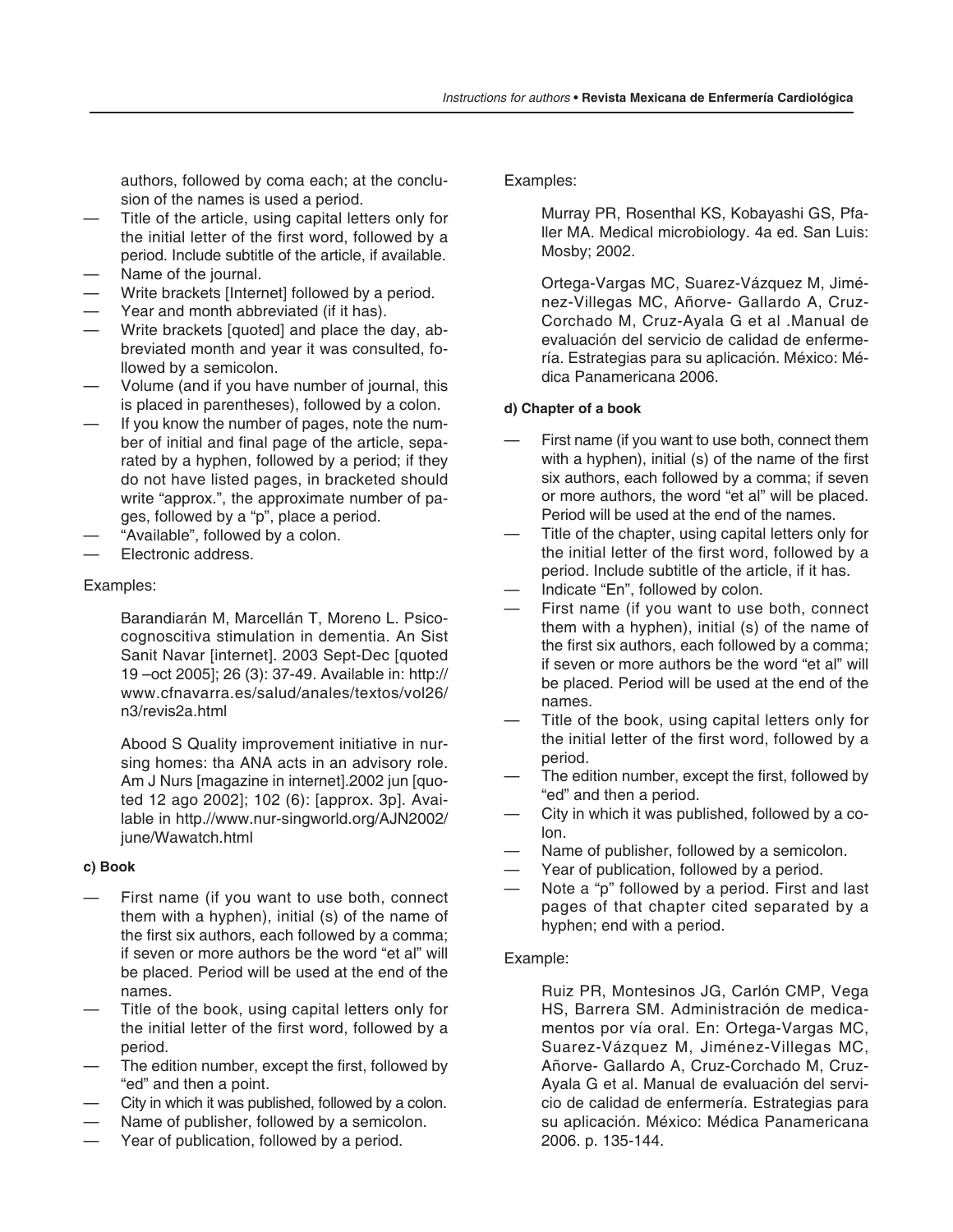To reference other materials like cd-rom, monographs on the internet homepage of a website, databases, etc., see the website http://www.icmje.org.

# **Important note:**

*Article with more than six authors:*

First name (if you want to use both, connect them with a hyphen), initial (s) of the name of the first six authors, followed by the word "et al". Period will be used at the end of the names.

## Example:

 Flores-Flores J, Palomo- Villada JA, Bernal-Ruiz E, Santiago-Hernández J, Montoya-Silvestre A, Astudillo Sandoval R et al. Reestenosis binaria post-ACTP con balón e corte previo a la colocación de stent. Arch Cardiol Mex. 2006; 76 (4): 408-414.

# **5) Tables**

- Create Tables double-spaced on separate sheets.
- Place the tables with Roman numerals according to the order in which they appear in the text.
- Verify the number and title of the table appears above it and explanatory notes below this.
- Check the table provides enough information to allow its interpretation without concern to the text.
- Avoid sending tables in image format.
- Remember not to use vertical lines. The table will take 3 horizontal lines: in the first row, the thickness of the top line will be 2¼ point; on the bottom line of the last row, will be 2¼ point.
- Each column should be headed by an abbreviated title.

# **6) Figures**

- It is understood as figure any graphic, picture, image, drawing, among others.
- Verify that the figures are identified progressively with Arabic numerals according to their appearance in the text.
- The photographs that appear identifiable persons must be accompanied by written permission for the publication issued by the person. If it is not possible to have this permission, the eyes of the person must be covered over the photograph.
- In the case of photographs, pictures or drawings must be submitted in JPEG or GIF format.
- For figures on the printed manuscript document, send sharp and bright pictures in black and white or color,  $127 \times 173$  mm. A photograph on each sheet.

## **Direct all manuscripts to:**

## **Mtra. María Guadalupe Paredes Balderas Revista Mexicana de Enfermería y Cardiológica Sociedad Mexicana de Cardiología** Juan Badiano Núm. 1,

 Col. Sección XVI, 14080, Del. Tlalpan, México, D.F. E-mail: jcparedes11@yahoo.com.mx